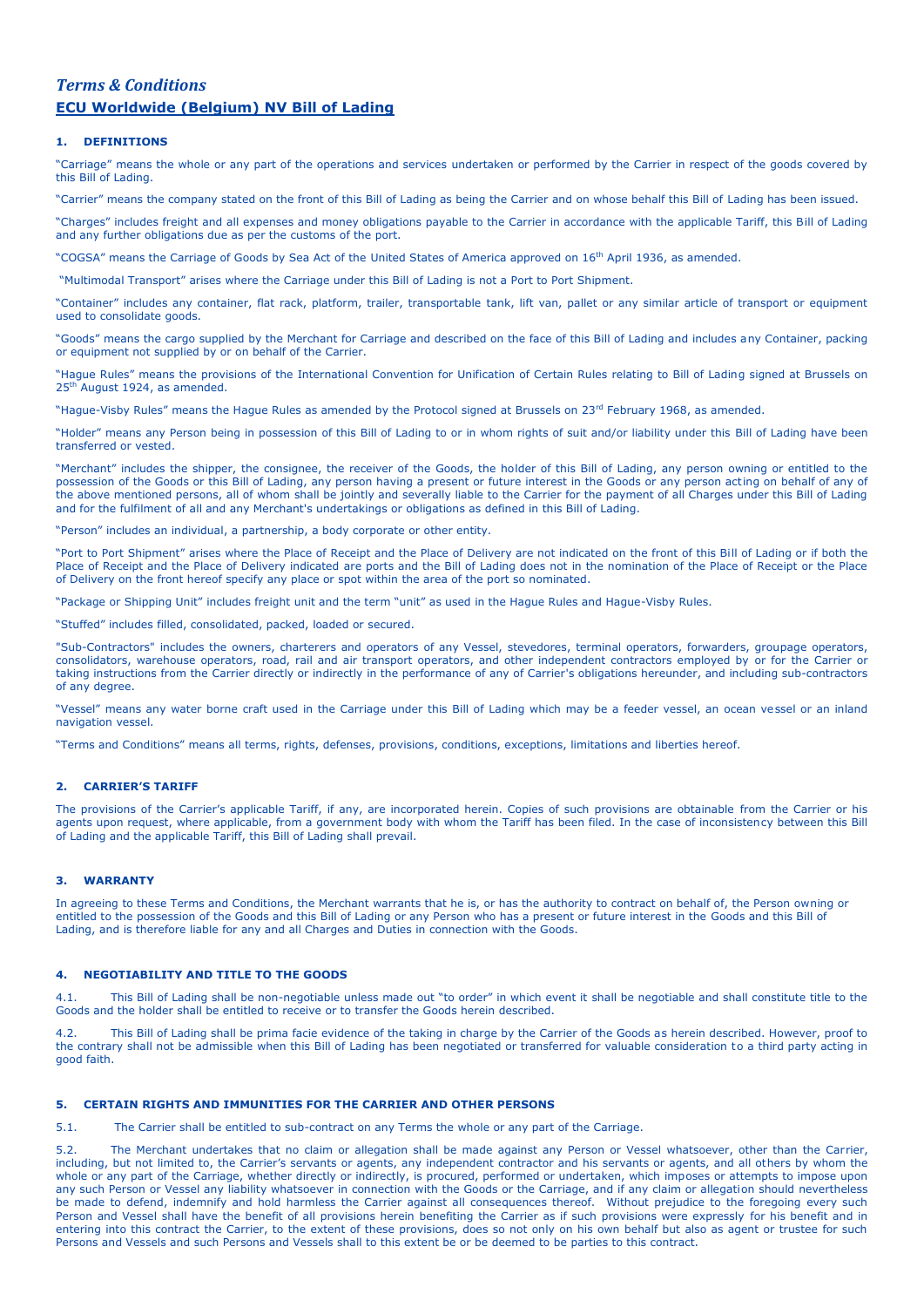5.3. The Merchant shall defend, indemnify and hold harmless the Carrier against any claim or liability (and any expense arising therefrom) arising from the Carriage of the Goods insofar as such claim or liability exceeds the Carrier's liability under this Bill of Lading.

5.4. The defences and limits of liability provided for in this Bill of Lading shall apply in any action against the Carrier whether the action be found in Contract or in Tort.

### **6. CARRIER'S RESPONSIBILITY**

### 6.1. Clause Paramount

6.1.1. All Carriage under this Bill of Lading shall have effect subject to any legislation enacted in any country making the Hague or Hague-Visby Rules compulsorily applicable and in the absence of any such legislation, in accordance with the Hague-Visby Rules or US COGSA (in the case of Carriage to or from the United States of America).

6.1.2 If, with exception of clause 7.1.9 any Terms of this Bill of Lading are held repugnant to the Hague Rules, Hague-Visby Rules, US COGSA or any other compulsorily applicable legislation then such provision shall be null and void without invalidating the remaining provisions hereof.

6.1.3. References in the Hague, Hague-Visby or US COGSA. to carriage by sea shall be deemed to include references to inland waterways or waterborne carriage.

#### 6.2. Port-to-Port shipment

6.2.1. When loss or damage has occurred between the time of loading of the Goods by the Carrier at the Port of Loading and the time of discharge by the Carrier at the Port of Discharge, the responsibility of the Carrier shall be determined in accordance with the Hague, Hague-Visby Rules or US COGSA, as such may be compulsorily applicable.

6.2.2. The Carrier shall not be responsible for any fault of his personnel and of the Vessel's Crew in cases of damage or loss caused by fire or explosion on board the Vessel or caused by the navigation or management of the Vessel, in the latter case save for damage or loss caused when executing measures which were predominantly taken in the interest of the Goods ("Error in Navigation and Fire Defenses").

6.2.3. The Carrier shall not be responsible for any fault of other Persons involved in the navigation or management of the Vessel, in particular pilots on board of the Vessel or the Crew of a tug boat assisting the Vessel, in cases of damage or loss caused by the navigation or the management of the Vessel, save for damage or loss caused when executing measures which were predominantly taken in the interest of the Goods.

6.2.4. Prior to loading and after discharge the Carrier is not deemed to have custody of the Goods. The carrier is not responsible for acts or omissions of a terminal operator or any other freight station to which the Goods were submitted either by the Carrier or the Merchant. In the event that the Bill of Lading covers a shipment to or from the USA, however, US COGSA shall be applicable before the Goods are loaded on and after they are discharged from the vessel.

6.2.5. Unless notice of loss or damage be given in writing to the Carrier or his agent at the Port of Discharge before or at the time of the removal of the Goods into the custody of the person entitled to delivery thereof under the contract of Carriage, or, if the loss or damage is not apparent, within three(3) consecutive days, such removal shall be *prima facie* evidence of the delivery by the Carrier as described in this Bill of Lading and any such loss or damage which may have occurred to the Goods shall be deemed to be due to circumstances which are not the responsibility of the Carrier. The notice must clearly specify the damage. Notwithstanding the aforesaid, if a Container has been delivered to the Merchant, the Merchant must prove that the damage to or loss of the Goods did not occur during the period after delivery, when the Container was in the custody of the Merchant.

6.2.6. Compensation shall be calculated by reference to the value of the Goods at the place and the time they are delivered to the Merchant, or at the place and the time they should have been delivered. For the purpose of determining the extent of the Carrier's liability for loss of or damage to the Goods, the sound value of the Goods is agreed to be the invoice value plus Freight and insurance if paid.

6.2.7. In the event that the Bill of Lading covers a shipment from or to the USA US COGSA shall apply. US COGSA shall also be applicable before the Goods are loaded on or after they are discharged from the vessel in the USA.

#### 6.3. Multimodal Transport

6.3.1. Where the Carriage is Multimodal Transport, the Carrier undertakes to perform and/or in its own name to procure performance of the Carriage from the Place of Receipt or the Port of Loading whichever is applicable, to the Port of Discharge or the Place of Delivery whichever is applicable. The Carrier shall be under no liability whatsoever for loss or damage to the Goods occurring before or after the applicable points, and the Carrier shall be liable for loss or damage occurring from the time that the Goods are taken into its charge until the time of delivery only to the extent provided herein.

6.3.2. If the stage of Carriage where the loss or damage occurred is known, the Carriers' liability shall be determined as follows:

(a) by the provisions contained in any international convention or national law, which provisions cannot be departed from by private contract to the detriment of the Merchant, and would have applied if the Merchant had made a separate and direct contract with the Carrier in respect of the particular stage of the Carriage where the loss or damage occurred ; or

(b) If no international convention or national law is applicable as described in clause 6.3.2 (a),or when national law provides for liability exceeding 2 SDRs per kilogram of the gross weight of the goods lost or damaged or US \$ 500 per Package or Shipping unit, then the liability of the Carrier shall in no event exceed US \$ 500 per Package or Shipping unit or 2 SDRs per kilogram of the gross weight of the Goods lost or damaged whichever is lesser at Carrier's option, or in respect of which the claim arises, or the value of such Goods, whichever is lesser.

(c) If it is established that loss or damage occurred during the port-to-port leg the "Error in Navigation and Fire Defenses" as per Clause 6.2.2. apply.

(d) If it is established that loss or damage occurred during the port-to-port leg for reasons stipulated in Clause 6.2.3 above, Clause 6.2.3. applies.

(e) In the event that part of the Multimodal Transport is a shipment to or from the USA and the damage to or loss of the Goods occurs at the time between the loading at the Port of Loading and the discharging at the Port of Discharge, US COGSA shall apply. US COGSA also applies before the Goods are loaded on or after they are discharged from the vessel in the USA.

(f) With respect to road Carriage between countries in Europe liability shall be determined in accordance with the Convention on the Contract for the International Carriage of Goods by Road (CMR), dated May 19, 1956 ; and during rail Carriage between countries in Europe according to the International Agreement on Railway Transports (CIM), dated February 25, as amended

6.3.3. If the stage of Carriage when the loss or damage occurred is not known, the loss or damage shall be presumed to have occurred during the ocean voyage and shall in no event whatsoever and howsoever arising, as defined in this Bill of Lading, exceed 2 SDRs per kilogram of gross weight of the Goods lost or damaged or US \$ 500 or SDR 666,67 per Package or Shipping unit, lost or damaged, or the value of such Goods, whichever is lesser.

(a) Compensation shall be calculated by reference to the value of the Goods at the time they were delivered to the Carrier of Carriage.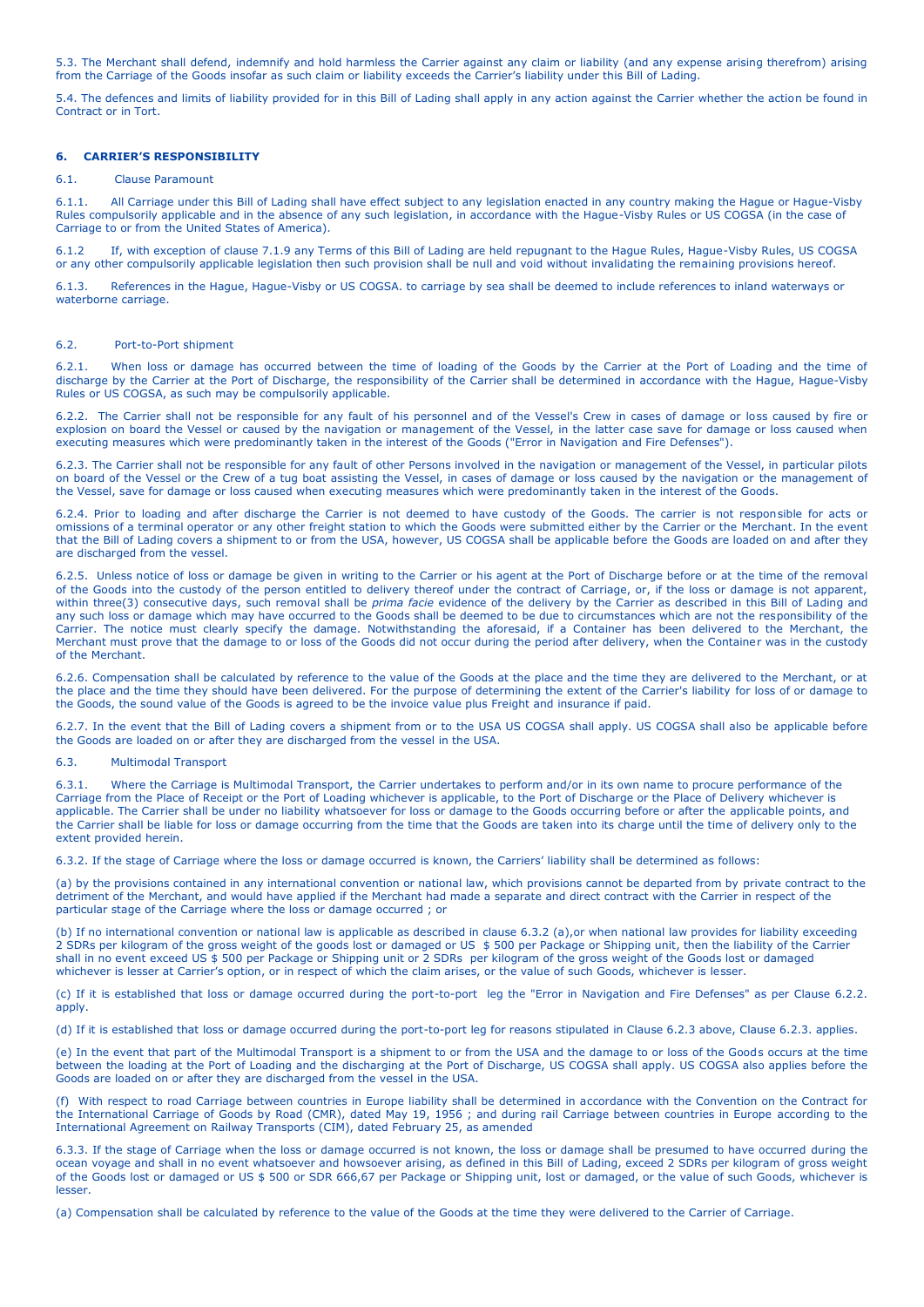(b) In the event that the law which is applicable under clause 6.2.1 is not mandatory and provides for liability exceeding 2 SDRs per kilogram, of the gross weight of the Goods lost or damaged or US \$ 500 per Package or Shipping unit lost or damaged the maximum liability shall be 2 SDRs per kilogram of the gross weight of the goods lost or damaged, or US \$ 500 per Package or Shipping unit lost or damaged whichever is lesser at Carrier's option, or in respect of which the claim arises, or the value of such Goods, whichever is lesser.

6.4. Subject to the applicable restrictions in statutory law and international conventions, the Carrier shall not be liable for damage caused by error in navigating or handling the vessel, including errors caused by the arrangement of a group of tugs or pushers.

### 6.5. Change of Destination by Merchant

In the event that the Merchant requests the Carrier to deliver the Goods at a port or place other than the Port of Discharge or the Place of Delivery originally designated in this Bill of lading and the Carrier in its absolute discretion agrees to such request, such further Carriage will be undertaken on the basis that the Bill of Lading Terms and Conditions are to apply to such Carriage.

### **7. GENERAL PROVISIONS**

#### 7.1. Sundry Liability Provisions

#### 7.1.1. Hague Rules/Hague-Visby Rules

In the event that suit is brought in a Court other than the Court as provided for in Clause 26 and such Court contrary to Clause 26 accepts jurisdiction, then the Hague- Visby Rules are compulsorily applicable, if this Bill of Lading has been issued in a country where the Hague-Visby Rules are compulsorily applicable the Carrier's liability shall not exceed 2 SDRs per kilo of gross weight of the Goods lost or damaged, or SDR 666,67 per shipping unit, or the value of such Goods whichever is lesser. If this Bill of Lading has been issued in a country in which the Hague Rules apply, the Carrier's liability shall not exceed GBP 100 per Package or unit.

#### 7.1.2. US COGSA

Notwithstanding any of the foregoing to the contrary, in the event that suit is brought in a court in the USA and such court, contrary to Clause 26 accepts jurisdiction, then US COGSA shall be compulsorily applicable to this contract of Carriage if this Bill of Lading covers a shipment to or from the USA. The provisions set forth in US COGSA shall also govern before the Goods are loaded on and after they are discharged from the Vessel. The Carrier's maximum liability in respect to the Goods shall not exceed US \$ 500 per Package or, where the Goods are not shipped in packages, US \$ 500 per customary freight unit unless the nature and value of the Goods has been declared by the Merchant and inserted in writing on page 2 of the Bill of Lading and said Merchant shall have paid the applicable *ad valorem* freight rate set forth in Carrier's Tariff.

#### 7.1.3. Delay and Consequential loss

Save as otherwise provided herein, the Carrier shall in no circumstances be liable for direct, indirect or consequential loss or damage caused by delay or any other cause whatsoever and howsoever caused. Without prejudice to the foregoing, if the Carrier is found liable for delay, liability shall be limited to the freight applicable to the relevant stage of the transport. It is hereby agreed that ad valorem arrangements pursuant to clause 7.1.5 shall have no application to any claim for delay.

(a) Unless expressly agreed, the Carrier does not undertake that the Goods shall arrive at the Port of Discharge or Place of Delivery at any particular time or to meet any particular market or use, and the Carrier shall not be liable for any loss or damage caused by delay.

(b) If notwithstanding the foregoing the Carrier is held responsible for the consequences of any delay, the Carrier's liability is limited to an amount to one time the freight applicable to the relevant stage of the transport. The limitation does not apply if it is proved that the delay in delivery resulted from an act or omission of the Carrier himself done with the intent to cause damage, or recklessly and with knowledge that damage would probably result.

#### 7.1.4. Package or Shipping Unit Limitation

Where the Hague Rules, the Hague-Visby Rules, or any legislation making such Rules compulsorily applicable (such as COGSA) to this Bill of Lading apply, the Carrier shall not, unless a declared value has been noted in accordance with clause 7.1.5 below, be or become liable for any loss or damage to or in connection with the Goods in an amount per Package or Shipping unit in excess of the Package or Shipping unit limitation as laid down by such Rules or legislation.

### 7.1.5. Ad Valorem: Shipper's declared Value of Package or Shipping Unit

The Merchant agrees that higher compensation than that provided for in this Bill of Lading may not be claimed unless the nature and value of the Goods have been declared by the Merchant prior to the commencement of the Carriage, and inserted on the front of this Bill of Lading in the space provided and extra freight paid on such declared value, if required. In such case, the declared value if embodied in the Bill of Lading shall be the basis for calculating the Carrier's liability (if any), provided that such value shall only be *prima facie* evidence, but shall not be conclusive evidence of such value and further provided that such declared value does not exceed the true value of the Goods at destination. Any partial loss or damage shall be adjusted *pro rata* on the basis of such declared value.

#### 7.1.6. Definitions of Package or Shipping Unit and Limitation

(a) A "Package or Shipping Unit" is the largest individual unit of partially or completely covered or contained cargo made up by or for the Shipper which is delivered and entrusted to the Carrier, including palletized units and each container stuffed and sealed by the Shipper or on its behalf, although the Shipper may have furnished a description of the contents of such sealed container on this Bill of Lading.

(b) Where a Container is used to consolidate Goods and such Container is stuffed by the Carrier, the number of Packages or Shipping Units stated on the face of this Bill of Lading in the box provided shall be deemed the number of Packages or Shipping Units for the purpose of any limit of liability per Package or Shipping Unit provided in any international convention or national law relating to the carriage of Goods by sea.

(c) Except as aforesaid the Container shall be considered the Package or Shipping Unit. The words "Shipping Unit" shall mean each physical unit or piece of cargo not shipped in a Package, including articles or things of any description whatsoever except Goods shipped in bulk, and irrespective of the weight or measurement unit employed in calculating freight charges, the limitations applicable thereto shall be the limitation provided in such convention or law which may be applicable, and in no event shall anything herein be shipped construed to be a waiver of limitation as to Goods shipped in bulk.

(d) Where the Hague Rules or Hague-Visby Rules or any legislation making such rules compulsorily applicable (such as COGSA) to this Bill of Lading apply, the Carrier shall not, unless a declared value has been noted, be or become liable for any loss or damage to or in connection with the Goods in an amount per Package or Shipping Unit in excess of the Package or Shipping Unit limitation as laid down by such rules or legislation. Such limitation amount according to COGSA is US \$ 500, and according to Hague-Visby is 666.67 SDRs per Package or Shipping Unit. If no limitation amount is applicable under such rules or legislation, the limitation shall be US \$ 500 per Package or Shipping Unit.

#### 7.1.7. Rust, etc.

It is agreed that superficial rust, oxidations or any like condition due to moisture, is not a condition of damage but is inherent to the nature of the Goods and acknowledgement of receipt of the Goods in apparent good order and condition is not a representation that such conditions of rust, oxidation or the like did not exist on receipt.

#### 7.1.8. Notice of Loss or Damage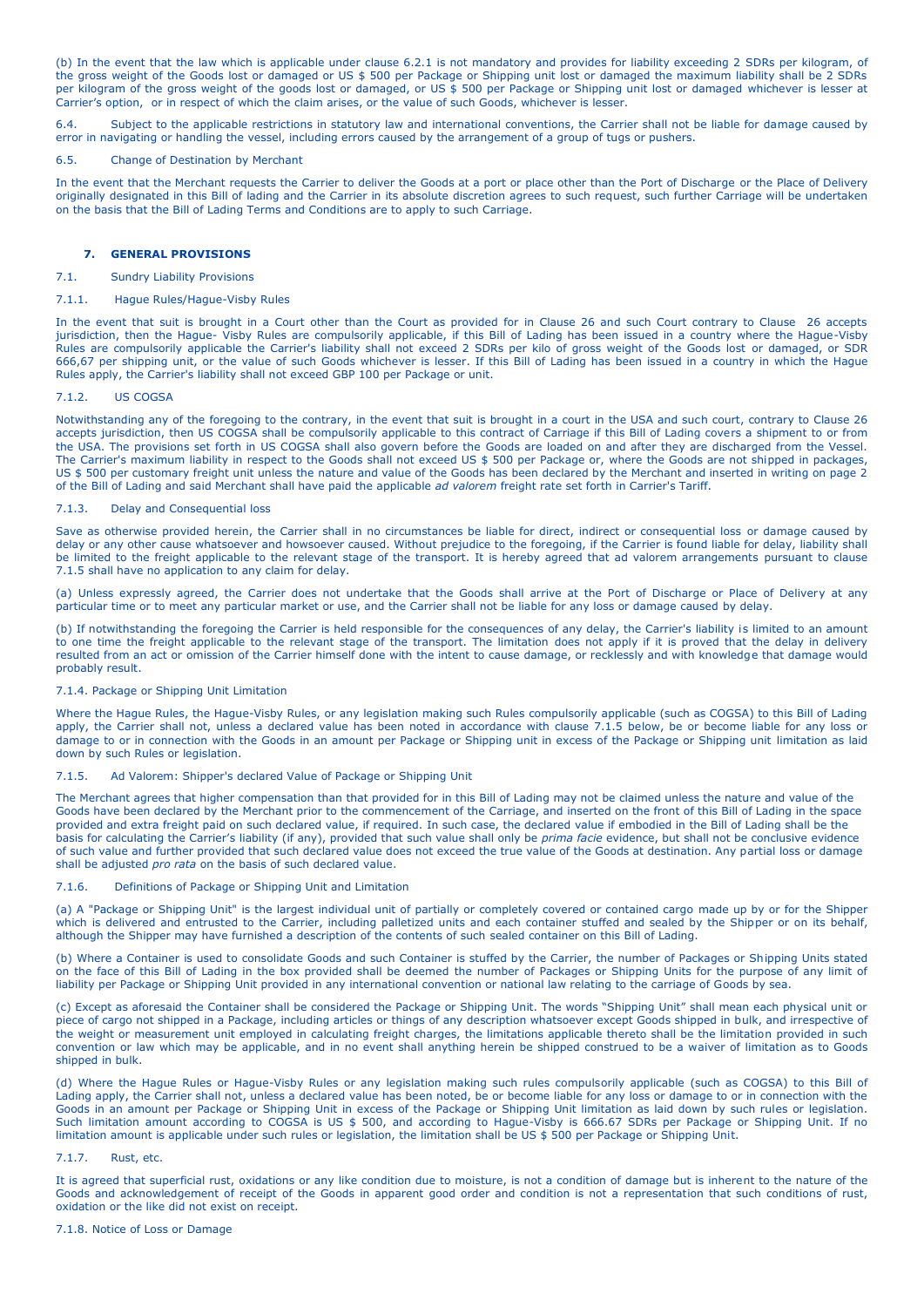The Carrier shall be deemed prima facie to have delivered the Goods as described in this Bill of Lading unless notice of loss of, or damage to, the Goods, indicating the general nature of such loss or damage, shall have been given in writing to the Carrier or to his representative at the Place of Delivery before or at the time of removal of the Goods into the custody of the person entitled to delivery thereof under this Bill of Lading or, if the loss or damage is not apparent, within three (3) consecutive days thereafter.

#### 7.1.9. Time bar

The Carrier shall be discharged of all liability unless suit is brought in the proper forum and written notice thereof received by the Carrier within nine months after delivery of the Goods or the date when the Goods should have been delivered. In the event that such time period shall be found contrary to any convention or law compulsorily applicable, the period prescribed by such convention or law shall than apply but in that circumstance only.

#### 7.1.10. Scope of Application and exclusions

(a) The rights, defences', limitations and liberties of whatsoever nature provided for in this Bill of Lading shall govern in any action against the Carrier for loss or damage or delay, howsoever occurring and whether the action be founded in contract or in tort.

(b) Save as otherwise provided herein, the Carrier shall in no circumstances whatsoever and howsoever arising be liable for direct or indirect or consequential loss or damage or loss of profits, unless it is established that the Carrier himself acted with the intent to cause damage, or recklessly and with knowledge that damage would probably result. The Merchant shall indemnify the Carrier against any customs liabilities even if caused by loss of the Goods.

#### **8. MERCHANT'S RESPONSIBILITY**

8.1. All persons coming within the definition of Merchant in Clause 1 shall be jointly and severally liable to the Carrier for the fulfilment of all obligations and warranties undertaken by the Merchant either in this Bill of Lading, or required by law. The Merchant shall indemnify the Carrier against all loss, damage, expenses and fines, arising or resulting from any breach of these obligations and warranties.

8.2.The Merchant shall comply with all applicable laws, regulations and/or requirements of customs, ports and/or other authorities and shall bear and pay all duties, taxes, fines, imposts, expenses or losses (including Freight for any additional Carriage) incurred or suffered by reason of any failure to so comply, or by reason of any illegal, incorrect, or insufficient marking, number or addressing of the Goods or the discovery of any drugs, narcotics, stowaways or other illegal substances within Containers packed by the Merchant or inside Goods supplied by the Merchant, or stamp duty imposed by any country, and shall indemnify the Carrier in respect thereof.

8.3. The Merchant shall immediately redeliver, to a place nominated by the Carrier, the Containers and other equipment in like good order and condition, undamaged, empty, odour free, cleaned and with all fittings installed by the Merchant removed and without any rubbish, dunnage or other debris inside.

The Merchant shall be liable to indemnify the Carrier for any and all costs for incurred reinstating or replacing Containers and other equipment not immediately returned in the condition as specified above, and for any and all costs directly or indirectly caused by or as a result of delay, including the reasonable legal expenses and costs of recovering the costs incurred and interest thereon.

8.4. The description and particulars of the Goods set out on the face hereof are furnished by the Merchant and the Merchant warrants to the Carrier that the description and particulars including, but not limited to, of weight, content, measure, quantity, quality, condition, marks, numbers and value are correct.

8.5. The Merchant undertakes that the Goods are packed in a manner adequate to withstand the ordinary risks of Carriage having regard to their nature and in compliance with all laws, regulations and requirements which may be applicable.

8.6. No Goods which are or may become dangerous, inflammable or damaging or which are or may become liable to damage any property or person whatsoever shall be tendered to the Carrier for Carriage without the Carrier's expressed consent in writing and without the Container or other covering in which the Goods are to be transported and the Goods being distinctly marked on the outside so as to indicate the nature and character of any such articles and so as to comply with all applicable laws, regulations and requirements. If any such articles are delivered to the Carrier without such written consent and marking or if in the opinion of the Carrier the articles are or are liable to become of a dangerous, inflammable or damaging nature, the same may at any time be destroyed, disposed of, abandoned, or rendered harmless without compensation to the Merchant and without prejudice to the Carrier's right to Charges. Whether or not the Merchant was aware of the nature of the Goods, the Merchant shall indemnify the Carrier against all claims, losses, damages or expenses arising in consequence of the Carriage of such Goods.

8.7. The Merchant shall be liable for the loss, damage, contamination, soiling, detention or demurrage before, during and after the Carriage of property (including, but not limited to, Containers) of the Carrier or any person or vessel (other than the Merchant) caused by the Merchant or any person acting on his behalf or of which the Merchant is otherwise responsible.

8.8. Any information on the front of this Bill of Lading relating to any invoice, export or import license, documentary credit, insurance certificate, order, contract or like matters is included solely at the request of the Merchant and is not verified by the Carrier. Any such information shall not constitute any declaration of value of the Goods and shall in no way increase Carrier's liability hereunder.

8.9. The Merchant shall defend, indemnify and hold harmless the Carrier against any loss, damage, claim, liability or expense whatsoever arising from any breach of the provisions of this clause 8 or from any cause in connection with the Goods for which the Carrier is not responsible.

#### **9. CONTAINERS**

9.1. Goods may be stuffed by the Carrier in or on Containers and Goods may be stuffed with other Goods.

9.2. The Terms and Conditions of this Bill of Lading shall govern the responsibility of the Carrier in connection with arising out of the supply of a Container to the Merchant, whether supplied before or after the Goods are received by the Carrier or delivered to the Merchant.

9.3. If a Container has been stuffed by or on behalf of the Merchant :

9.3.1. The Carrier shall not be liable for loss of or damage to the Goods

(a) caused by the manner in which the Container has been stuffed;

(b) caused by the unsuitability of the Goods for Carriage in Containers;

(c) caused by the unsuitability or defective condition of the Container provided that where the Container has been supplied by or on behalf of the Carrier, this paragraph shall only apply if the unsuitability or defective condition arose (a) without any want of due diligence on the part of the Carrier or (b) would have been apparent upon reasonable inspection by the Merchant at or prior to the time when the Container was stuffed;

(d) if the Container is not sealed at the commencement of the Carriage except where the Carrier has agreed to seal the container.

9.3.2. The Merchant shall defend, indemnify and hold harmless the Carrier against any loss, damage, claim, liability or expense whatsoever from one or more of the matters covered by 9.3.1(a)(b)(c)(d) above.

9.4. Where the Carrier is instructed to provide a Container, in the absence of a written request to the contrary, the Carrier is not under any obligation to provide a Container of any particular type or quality.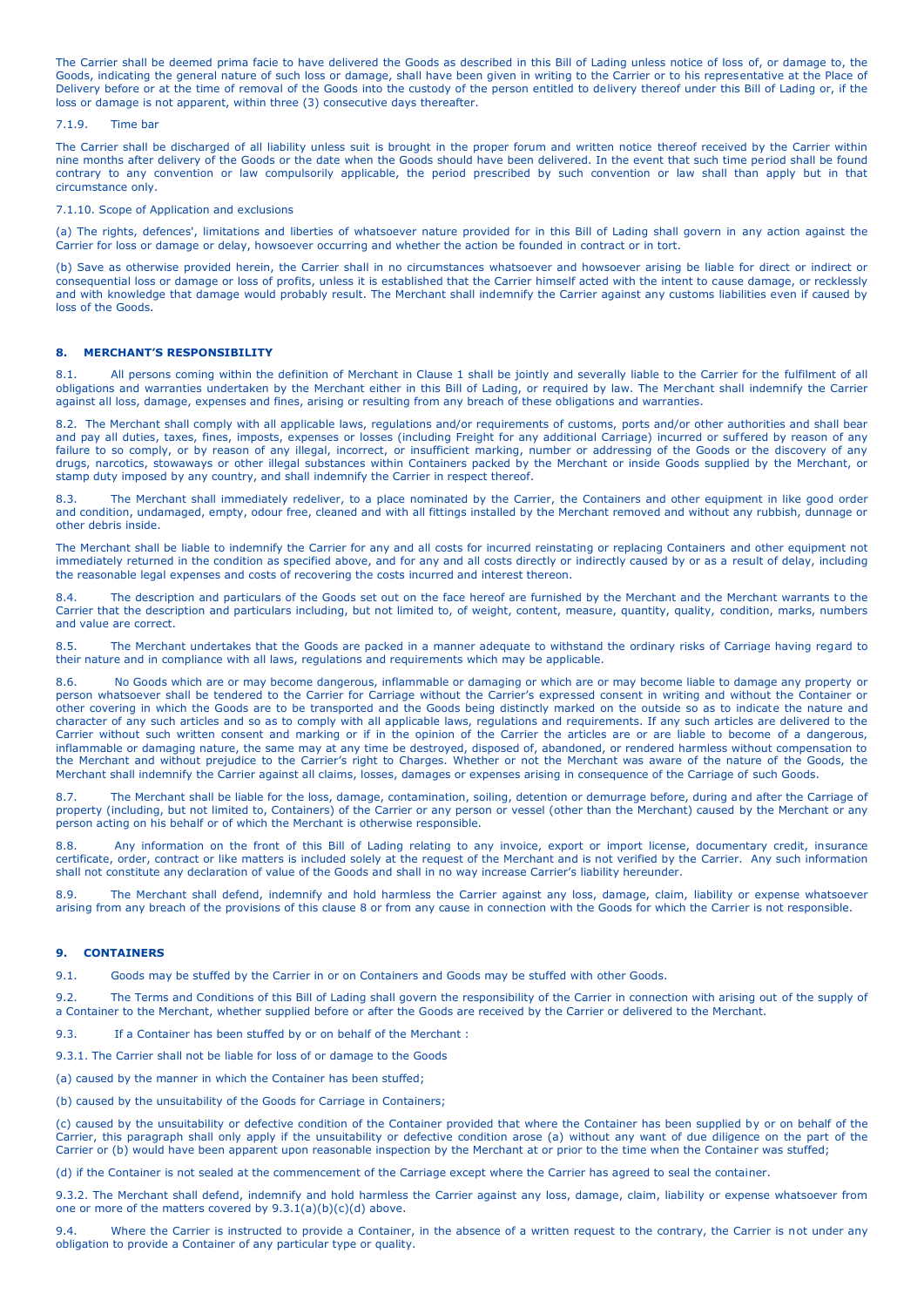#### **10. TEMPERATURE CONTROLLED CARGO**

10.1. The Merchant undertakes not to tender for transportation any Goods which require temperature control without previously giving written notice (and filling in the box on the front of the Bill of Lading if this Bill of Lading has been prepared by the Merchant or a person acting on his behalf) of their nature and particular temperature range to be maintained and in the case of a temperature controlled Container stuffed by or on behalf of the Merchant further undertakes that the Container has been properly pre-cooled, that the Goods have been properly stuffed in the Container and that its thermostatic controls have been properly set by the Merchant before receipt of the Goods by the Carrier.

If the above requirements are not complied with the Carrier shall not be liable for any loss of or damage to the Goods caused by such noncompliance.

10.2. The Merchant should note that refrigerated Containers are not designed :

10.2.1. to freeze down cargo which has not been presented for stuffing at or below its designated carrying temperature and the Carrier shall not be responsible for the consequences of cargo being presented at a higher temperature than that required for the Carriage; nor

10.2.2. to monitor and control humidity levels, albeit a setting facility exists, in that humidity is influenced by many external factors and the Carrier does not guarantee the maintenance of any intended level of humidity inside any Container.

The term ' apparent good order and condition' when used in this Bill of Lading with reference to Goods which require refrigeration, ventilation or other specialized attention does not mean that the Goods when received were verified by the Carrier as being at the carrying temperature, humidity level or other condition designated by the Merchant.

10.4. With regard to refrigerated cargoes, the Carrier shall be deemed to have fulfilled his obligations under the Contract of Carriage and shall have no liability whatsoever if such refrigerated Goods are carried in a range of plus minus 2,5 degrees centigrade in regard to any temperature indicated on the front of this Bill of Lading.

10.5. The Carrier shall not be liable for any loss of or damage to the Goods arising from defects, derangement, breakdown, stoppage of the temperature controlling machinery, plant, insulation or any apparatus of the Container, provided that the Carrier shall before or at the beginning of the Carriage exercise due diligence to maintain the refrigerated Container in an efficient state.

# **11. INSPECTION AND DISPOSITION OF GOODS**

11.1. The Carrier or any person authorised by the Carrier shall be entitled, but under no obligation, to open any Container or Package at any time and to inspect the Goods.

11.2. If it appears at any time, in the sole judgment of Carrier, that the contents of the Container or any part thereof cannot safely or properly be carried or carried further, either at all, or without incurring additional expense or taking any measures in relation to the Container or its contents or any part thereof, the Carrier may at the sole risk and expense of the Merchant abandon the transportation thereof and/or take any measures and/or incur any reasonable additional expense to carry or to continue the Carriage or to store the same ashore or afloat under cover or in the open, at any place, which storage shall be deemed to constitute due delivery under this Bill of Lading. The Merchant shall indemnify the Carrier against all additional expenses resulting therefrom.

11.3. The Carrier is not responsible for any damage or loss to Container or its contents resulting from inspection by customs or other authorities and Merchant shall be responsible for any expenses, costs, fines, or penalties incurred as a result of such inspection or otherwise.

11.4. The Carrier in exercising the liberties contained in this Clause shall not be under any obligation to take any particular measures and shall not be liable for any loss, delay or damage howsoever arising from any action or lack of action under this Clause.

# **12. MATTERS AFFECTING PERFORMANCES**

If at any time the Carriage is or is likely to be affected by any hindrance, risk, delay, difficulty or disadvantage of any kind (including the condition of the Goods), whensoever and howsoever arising (whether or not the Carriage has commenced) the Carrier may in its sole discretion:

12.1. Carry the Goods to the contracted Port of Discharge or Place of Delivery, whichever is applicable, by an alternative route to that indicated in this Bill of Lading or that which is usual for Goods consigned to that Port of Discharge or Place of Delivery. If the Carrier elects to invoke the terms of this Clause, he shall be entitled to charge such additional Freight as the Carrier may determine; or

12.2. Suspend the Carriage of the Goods and store them ashore or afloat under these Terms and Conditions and endeavour to forward them as soon as possible, but the Carrier makes no representations as to the maximum period of suspension. If the Carrier elects to invoke the terms of this clause , he shall be entitled to charge such additional Freight and costs as the Carrier may determine; or

12.3. Abandon the Carriage of the Goods and place them at the Merchant's disposal at any place or port which the Carrier may deem safe and convenient, whereupon the responsibility of the Carrier in respect of such Goods shall cease. The Carrier shall nevertheless be entitled to full Freight on the Goods received for the Carriage, and the Merchant shall pay any additional costs incurred by reason of the abandonment of the Goods. If the Carrier elects to use an alternative route or to suspend the Carriage under this Clause, this shall not prejudice its right to subsequently abandon the Carriage.

12.4. The liability of the Carrier in respect of the Goods shall cease on the delivery or other disposition of the Goods in accordance with the orders or recommendations given by any government or authority or any person purporting to act as or on behalf of such government or authority.

# **13. METHODS AND ROUTE OF TRANSPORTATION**

13.1. The Carrier may at any time and without notice to the Merchant::use any means of transport or storage whatsoever; load or carry the Goods on any Vessel whether named on the front hereof or not; transfer the Goods from one conveyance to another including transhipping or carrying the same on another Vessel than that named on the front hereof or by any other means of transport whatsoever: at any place unpack and remove Goods which have been stuffed in or on a Container and forward the same in any manner whatsoever; proceed at any speed and by any route in his discretion (whether or not the nearest or most or customary or advertised route) and proceed to or stay at any place whatsoever once or more often and in any order; load or unload the Goods from any conveyance at any place (whether or not the place is a port named on the front hereof as the intended Port of Loading or intended Port of Discharge); comply with any order or recommendations given by any government or authority or any person or body acting or purporting to acts or on behalf of such government or authority or having under the terms of the insurance on the conveyance employed by the Carrier the right to give orders or directions; permit the vessel to proceed with or without pilots, to tow or be towed or to be dry-docked; permit the vessel to carry livestock, Goods of all kinds, dangerous or otherwise, contraband, explosives, munitions or warlike stores and sail armed or unarmed.

13.2. The liberties set out in 13.1 above be invoked by the Carrier for any purposes whatsoever whether or not connected with the Carriage of the Goods. Anything done in accordance with 13.1 above or any delay arising therefrom shall be deemed to be within the contractual Carriage and shall not be a deviation of whatsoever nature or degree.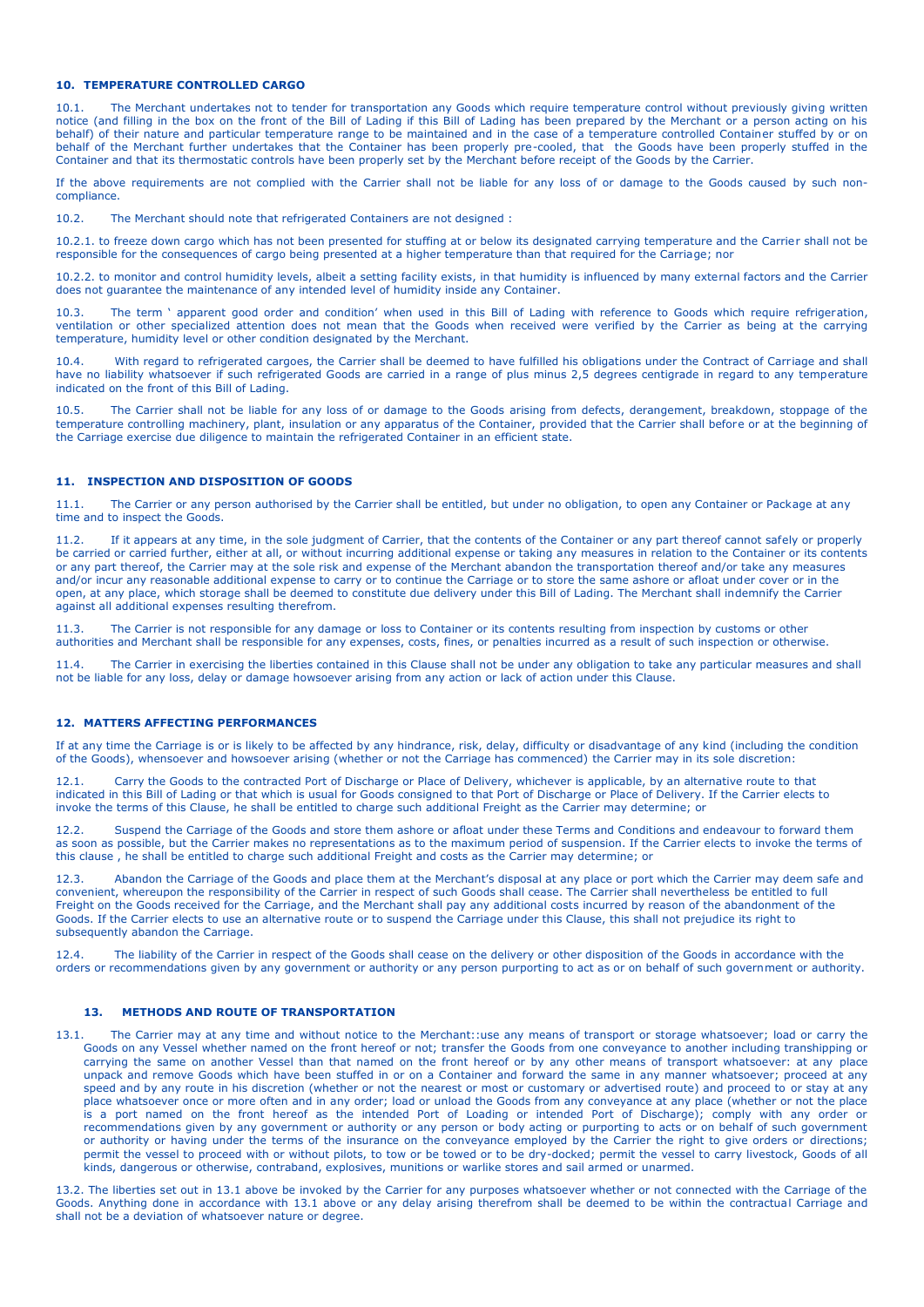# **14. OPTIONAL STOWAGE, DECK CARGO AND LIVESTOCK**

14.1**.** Goods may be consolidated by the Carrier with other Goods in Containers.

14.2. Goods of any description whether packed in Containers or not may be stowed on or under deck without notice to the Merchant and such stowage shall not be a deviation of whatsoever nature or degree unless on the reverse side hereof it is specifically stipulated that the Containers or Goods will be carried under deck. If carried on deck, the Carrier shall not be required to note, mark or stamp on the Bill of Lading any statement of such Carriage being on deck. Subject to clause 18 and clause 19, such Goods whether carried on or under deck shall participate in General Average and such Goods (other than livestock) shall be deemed to be within the definition of Goods for the purposes of the Hague Rules or any legislation making such Rules or the Hague-Visby Rules compulsorily applicable (such as COGSA) to this Bill of Lading.

14.3. Goods (not being Goods stowed in Containers other than flats or pallets) which are stated on the front of this Bill of Lading to be carried on deck and livestock, whether or not carried on deck, are carried without responsibility on the part of the Carrier for loss or damage of whatsoever nature arising during Carriage by sea or inland waterway whether caused by unseaworthiness or negligence or any other cause whatsoever. The Merchant shall defend, indemnify and hold harmless the Carrier against all and any extra cost incurred for any reason whatsoever in connection with Carriage of livestock.

#### **15. ISPS Code**

15.1. The Merchant must comply with the requirements of the ISPS Code. If the Carrier is held liable by any State Authority or any other third party the Merchant will indemnify and hold the Carrier harmless from any damages resulting from the violations of the ISPS Code by the Merchant.

15.2. The Merchant undertakes to pay the Carrier any costs or expenses whatsoever arising out of or related to security regulations or measures required by the port facility or any relevant authority in accordance with the ISPS Code in relation to the Merchant's Goods.

15.3. The Carrier is entitled to deviate the vessel to a different port and to unload the Goods there if the authorities in the Port of Discharge have increased its level of security according to the ISPS Code after the Goods have been loaded.

15.4. The Merchant undertakes to compensate any costs and expenses suffered by the Carrier because of a delay of the vessel resulting from a violation of the ISPS Code by the Merchant.

### **16. DELIVERY OF GOODS**

If delivery of Goods or any part thereof is not taken by the Merchant at the time and place when and where the Carrier is entitled to call upon the Merchant to take delivery thereof, the Carrier shall be entitled without notice the remove from a Container the Goods or that part thereof is stuffed in or on a Container and to store the Goods or that part thereof ashore, afloat, in the open or under cover at the sole risk and expense of the Merchant. Such storage shall constitute due delivery hereunder, and thereupon the liability of the Carrier in respect of the Goods or that part thereof shall cease.

# **17. DANGEROUS GOODS**

17.1. No goods which are or may become hazardous, dangerous, inflammable or damaging (including radioactive materials), shall be tendered to the Carrier for Carriage without his express consent in writing, and without the Container as well as the Goods themselves being distinctly marked on the outside so as to indicate the nature and character of any such Goods and so as to comply with any applicable laws, regulations or requirements. If any such Goods are delivered to the Carrier without such written consent and/or marking, or if in the opinion of the Carrier the Goods are or are likely to become of a dangerous, inflammable or damaging nature, they may at any time be destroyed, disposed of, abandoned, or rendered harmless without compensation to the Merchant.

17.2. The Merchant warrants that the Goods are sufficiently packed in compliance with all laws or regulations and requirements with regard to the nature of the Goods.

17.3. Whether or not the Merchant was aware of the nature of the Goods, the Merchant shall indemnify the Carrier against all claims, losses, damages or expenses arising in consequence of the Carriage of such Goods.

17.4. Nothing contained in this Clause shall deprive the Carrier of any of his rights provided for elsewhere.

### **18. BOTH-TO-BLAME COLLISION**

If the vessel on which the Goods are carried (the carrying vessel) comes into collision with any other vessel or object (the non-carrying vessel or object) as a result of the negligence of the non-carrying vessel or object or the owner of, charterer of or person responsible for the non-carrying vessel of object, the Merchant undertakes to defend, indemnify and hold harmless the Carrier against all claims by or liability to (and any expense arising therefrom) any vessel or person in respect of any loss of, or damage to, or any claim whatsoever of the Merchant paid or payable to the Merchant by the non-carrying vessel or object or the owner of, charterer of or person responsible for the non-carrying vessel or object and set-off, recouped or recovered by such vessel object or person(s) against the Carrier, the carrying vessel or her owners or charterers.

# **19. GENERAL AVERAGE**

19.1. The Carrier may declare General Average which shall be adjustable according to the York/Antwerp Rules of 1974 as amended at any place at the option of the Carrier and amended Jason Clause as approved by BIMCO is to be considered as incorporated herein and the Merchant shall provide such security as may be required by the Carrier in this connection.

19.2**.** Notwithstanding 19.1. above, the Merchant shall defend, indemnify and hold harmless the Carrier in respect of any claim (and any expense arising therefrom) of a General Average nature which may be made on the Carrier and shall provide such security as may be required by the Carrier in this connection.

19.3. The Carrier shall be under no obligation to take any steps whatsoever to collect security for General Average contributions due to the Merchant.

### **20. FREIGHT, EXPENSES AND FEES**

20.1. Full Freight shall be payable based on particulars furnished by or on behalf of the Merchant. The Carrier may at any time open the Goods or Container(s) and, if the Merchant's particulars are incorrect the Merchant shall be liable for the correct Freight and any expenses incurred in examining, weighing, measuring, or valuing the Goods.

20.2. Full Freight shall be considered completely earned on receipt of the Goods by the Carrier and shall be paid and non-refundable in any event.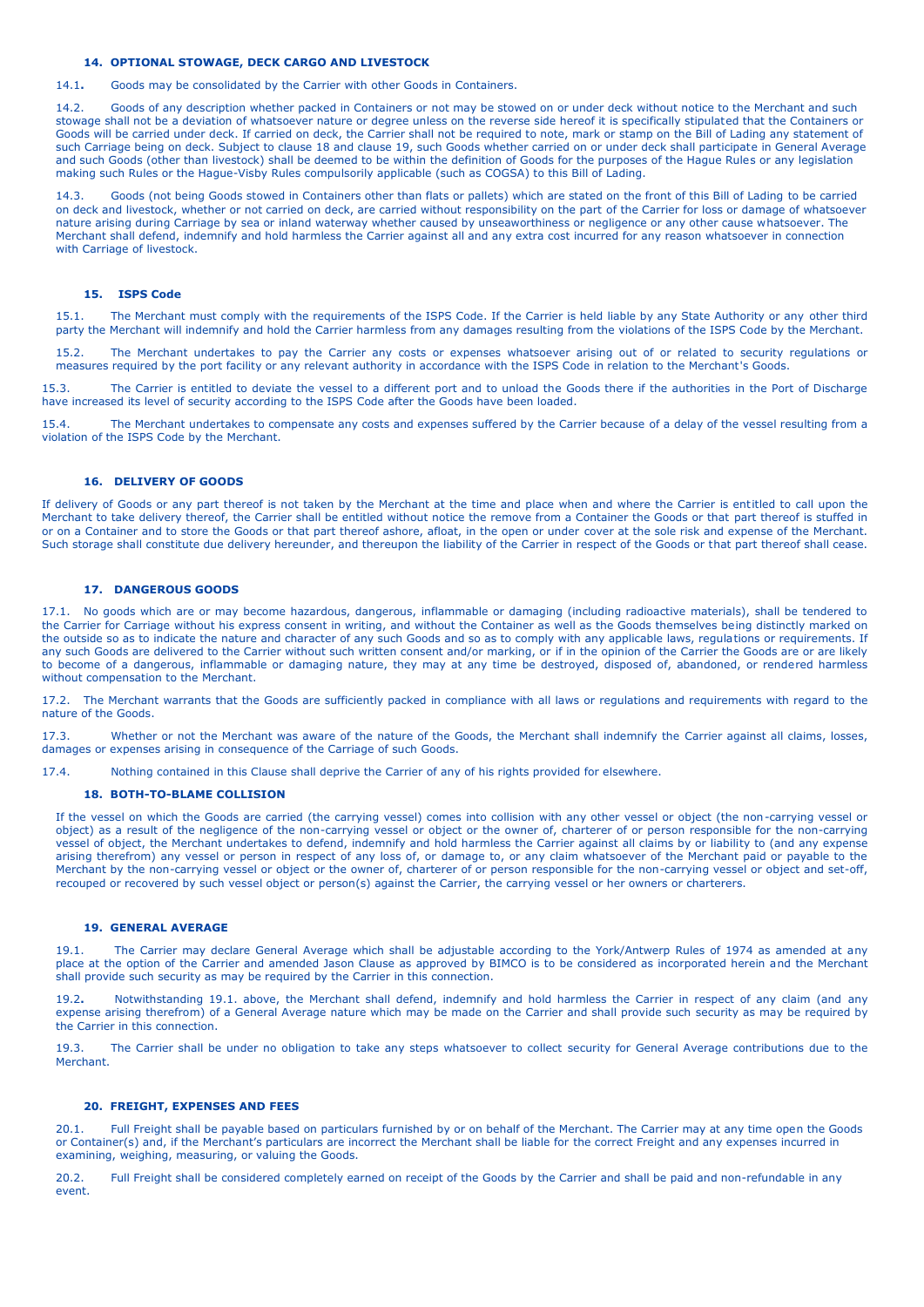20.3. All sums payable to the Carrier are due on demand and shall be paid in full in United States currency or, at the Carrier's option, in its equivalent in the currency of the Port of Loading or of Discharge or the Place of Receipt or of Delivery or as specified in the Carrier's Tariff.

20.4. The Merchant's attention is drawn to the stipulations concerning currency in which the Freight is to be paid, rate of exchange, devaluation, additional insurance premium and other contingencies relative to Freight in the applicable Tariff. In the event of any discrepancy between Freight items in the Bill of Lading and any Carrier invoices, the latter shall prevail.

20.5**.** All Freight shall be paid without any set-off, counter-claim or deduction whatsoever.

20.6. If the Merchant fails to pay the Freight when due, he shall be liable for payment of simple interest at the rate of 12% per annum on any overdue amount from the date when the payment is due until payment in full, as well as reasonable attorney fees and expenses incurred in collecting any sums due to the Carrier. Payment of Freight and charges to a freight forwarder, broker or anyone other than the Carrier or its authorised agent, shall not be deemed payment to the Carrier and shall be made at the Merchant's sole risk.

20.7**.** Despite the acceptance by the Carrier of instructions to collect Freight, duties, fees, demurrage/detention and costs and expenses from the shipper or consignee or any other Person, then, in the absence of evidence of payment (for whatever reason) by such shipper, consignee or other Person when due, the Merchant shall remain responsible for the payment of such Freight, duties, fees, demurrage/detention, costs and expenses..

20.8. If the Carrier, at its sole discretion, grants credit on any sums payable to the Carrier, and the terms and conditions applicable to any credit ( Credit terms) are available from the Carrier or his authorised agents. The applicable Credit terms will automatically apply to any granting of credit by the Carrier, unless otherwise agreed by the Carrier.

20.9. If the Merchant fails to collect the cargo at destination within 30 (thirty) days of arrival, the Carrier is authorized to sell, abandon or otherwise dispose of the Goods however it sees fit. Said sale, abandonment or other disposal will not relieve the Merchant from the obligation to pay all charges accrued against the Goods.

### **21. LIEN**

The Carrier shall have a lien on the Goods and any documents relating thereto to all sums payable to the Carrier under this contract and for general average contributions, to whomsoever due. The Carrier shall also have a lien against the current Holder on the Goods and any documents relating thereto for all sums due from him to the Carrier under any other contract. In any event, any lien shall extend to cover the cost of recovery the sums due, and for that purpose the Carrier shall have the right to sell the Goods by public auction or private treaty, without notice to the **Merchant** 

### **22. VARIATION OF THE CONTRACT**

No servant or agent of the Carrier shall have power to waive or vary any of the Terms hereof unless such waiver or variation is in writing and is specifically authorized or ratified in writing by a director or officer of the Carrier who has actual authority of the Carrier so to waive or vary.

### **23. VALIDITY**

If any provision in this Bill of Lading is held to be invalid or unenforceable by any court or regulatory or self-regulatory agency or body, such invalidity or unenforceability shall attach only to such provision. The validity of the remaining provisions shall not be affected thereby and this Bill of Lading contract shall be carried out as if such invalid or unenforceable provision were not contained herein.

#### **24. AFRICA CLAUSE**

In case of a Multimodal Transport Carriage to or from the continent Africa, the responsibility of the Carrier prior to lading and subsequent to discharge of the vessel at a port in the connection of Africa, notwithstanding any other provisions to the contrary in the Bill of Lading, shall be :

(1) Where the stage of carriage where the loss or damage occurred is known and the Carrier has sub-contracted that stage, the Carrier shall have the full benefit of all rights, limitations, and exclusions of liability available to such subcontractor and in the contract between the Carrier and such sub-contractor and in any law, statute or regulation and the liability of the Carrier shall not exceed the amount recovered, if any, by the Carrier from such sub-contractor.

(2) In all other cases the Carrier shall be under no liability whatsoever and howsoever arising.

#### **25. NOTIFICATION AND DELIVERY**

25.1. Any mention herein of parties to be notified of the arrival of the Goods is solely for information of the Carrier, and failure to give such notification shall not involve the Carrier in any liability nor relieve the Merchant of any obligation hereunder.

25.2**.** If no Place of Delivery is named on the face hereof, the Carrier shall be at liberty to discharge the Goods at the Port of Discharge, without notice, directly they come to hand, at or onto any wharf, craft or place, on any day and at any time, whereupon the liability of the Carrier ( if any ) in respect of the Goods discharged as aforesaid shall wholly cease, notwithstanding any charges, dues or other expenses that may be or become payable, unless and to the extent that any applicable compulsory law provides to the contrary ( in which case the Terms and Conditions of this Bill of Lading shall continue to operate during such additional compulsory period of responsibility). The Merchant shall take delivery of the Goods upon discharge.

25.3**.** If a Place of Delivery is named on the face hereof, the Merchant shall take delivery of the Goods within the time provided for in the Carrier's applicable Tariff ( see clause 2 ).

25.4. If the delivery of the Goods is not taken by the Merchant at the time and place where the Carrier is entitled to call upon the Merchant to take delivery thereof, the Carrier shall be at liberty, without notice, to unpack the Goods if packed in Containers and/or to store the Goods ashore, afloat, in the open or under cover, at the sole risk of the Merchant. Such storage shall constitute due delivery hereunder, and thereupon the liability of the Carrier in respect of the Goods stored as aforesaid shall wholly cease, and the costs of such storage ( if paid or payable by the Carrier or any agent or Sub-Contractor of the Carrier) shall forthwith upon demand be paid by the Merchant to the Carrier. The Merchant irrevocably and unconditionally undertakes to refund at the Carriers first demand all costs for storage, quay- or harbour duties and any other costs in relation to unclaimed or overdue delivered cargo. The Merchant irrevocably and unconditionally undertakes to return Carriers owned equipment and accepts a full liability for any damage or demurrage. The Merchant irrevocably and unconditionally accepts that any freight may be increased with sur-charges at the Place of Delivery.

25.5. If the Merchant fails to take delivery of the Goods within 30( thirty)days of delivery becoming due or if in the opinion of the Carrier they are likely to deteriorate, decay, become worthless or incur charges whether for storage or otherwise in excess of their value, the Carrier may, without prejudice to any other rights which he may have against the Merchant, without notice and without any responsibility whatsoever attaching to him, sell, destroy or dispose of the Goods and apply any proceeds of sale in reduction of the sums due to the Carrier from the Merchant in respect of this Bill of Lading.